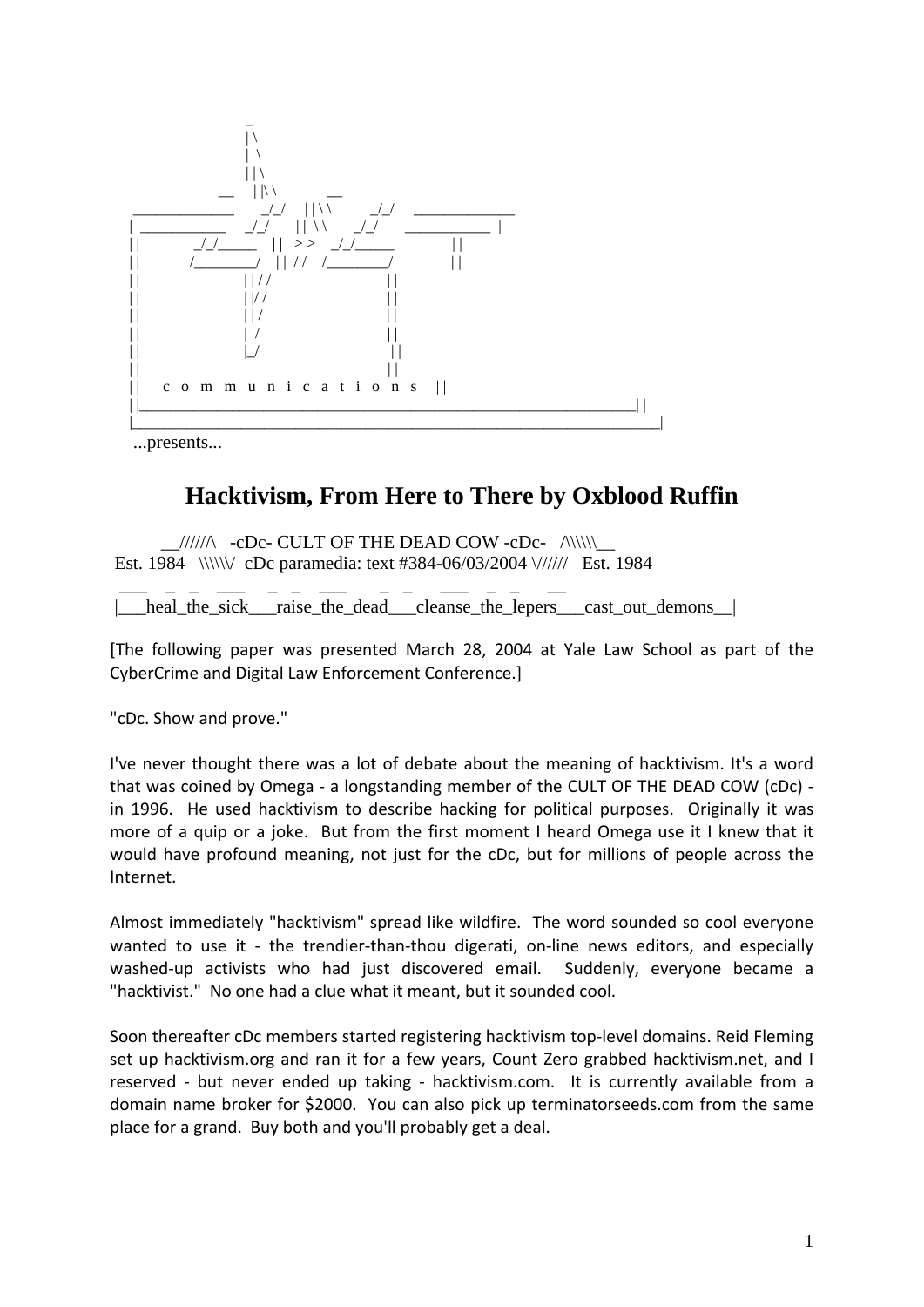The people in the CULT OF THE DEAD COW who were most interested in hacktivism were Omega, Reid Fleming, Count Zero, Nightstalker, Tweety Fish and myself. We discussed it on our listserv, in private emails and at hacker conventions, one of the few places we would ever physically meet. I always liked hacktivism as a word but thought the definition needed to be tightened up. Cyberwar had a fairly similar connotation; two big brains from RAND Corporation coined that in 1993. No, we needed something unique, something that had never quite existed in quite the same way before. It was Reid Fleming who brought in the hook.

Reid set up hacktivism.org that featured a quote from the United Nations Universal Declaration of Human Rights (UNDHR). It was Article 19 and it read, "Everyone has the right to freedom of opinion and expression; this right includes freedom to hold opinions without interference and to seek, receive and impart information and ideas through any media and regardless of frontiers." The first time I read that I felt like my head had gone to heaven. That was it. We would link technology with human rights. But it took some more time to get there. In the meantime I had been corresponding with Cindy Cohn, then in private practice but now Legal Director of the Electronic Frontier Foundation (EFF).

Cindy explained that the UNDHR was a declaration. Although inspirational and a very important document in its own right, it had no binding power. It was not a law. The International Covenant on Civil and Political Rights (ICCPR) was another matter. It was intended to have binding power and had at least a few teeth. And coincidentally, Article 19 of the ICCPR ‐ another United Nations document ‐ said essentially the same thing as Article 19 of the UNDHR. It reads, in part, "Everyone shall have the right to freedom of expression; this right shall include freedom to seek, receive and impart information and ideas of all kinds, regardless of frontiers, either orally, in writing or in print, in the form of art, or through any other media of his choice."

The more time I spent with these two documents the closer I got to hacktivism, at least as a noun. And in fairly short order I defined hacktivism to mean "using technology to improve human rights across electronic media." I also came up with the cDc tagline, "We put the hack into hacktivism." But that was mostly as a response to the leftovers that stuck an "h" in front of activism and thought they could transpose the same ball game they'd been playing since the industrial revolution onto the Internet. One thing they didn't understand was that it doesn't take a lot of people to change anything. It only takes one good programmer.

The Internet was beginning to percolate with a new kind of activism, much of it as a result of an interview I did with Blondie Wong in July 1998. It was published as a cDc textfile and recycled across the Net. Blondie was a truly inspirational fellow. Chinese dissident, charismatic, movie star looks, monk‐like tendencies, and loads of money. He ran a group of hackers called the Hong Kong Blondes. They grew to about forty members and did a lot of hacking into Chinese networks. The interview got a lot of Western hackers thinking about politically motivated hacking. Then one group got too inspired and went past the mark.

There was an American hacker group called Legions of the Underground (LoU) that had been around for seven years. They had twenty or so members, some kind of flakey, but others with truly superior skills. One in particular had been trained with the US military and knew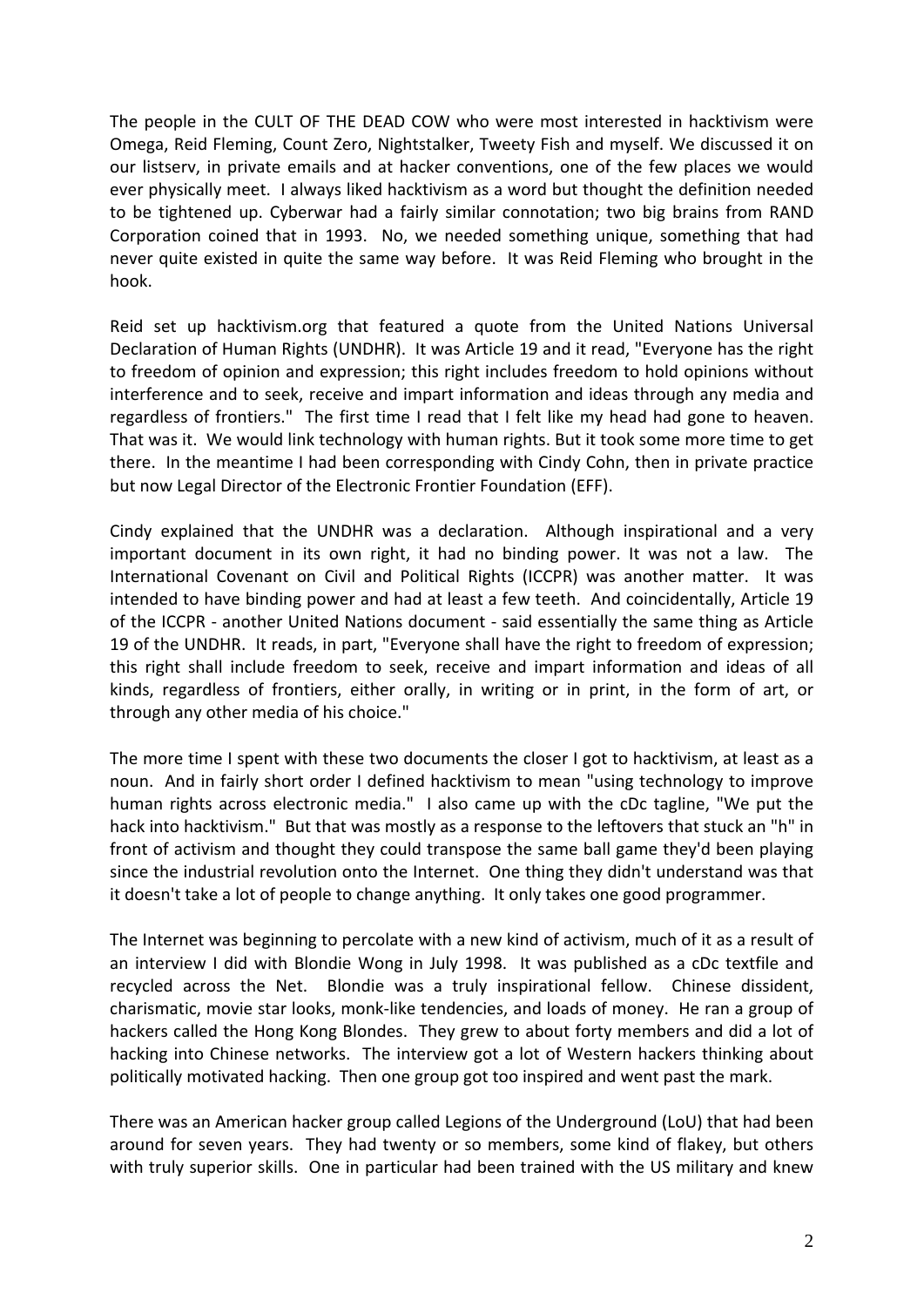network security backwards. So LoU made a public announcement that they had declared Cyberwar against Iraq and China, mostly for human rights abuses. At first insiders thought it was a publicity stunt. Then we found out the action was for real. LoU was probing primitive inter‐networks in Iraq and getting ready to throw the switch. That's when the international hacker hierarchy decided that enough was too much. Hacking for human rights was one thing. But we had to establish some ground rules for engagement.

A coalition of hacker groups issued a statement within a few days of LoU's declaration of war. Included were (from America) the CULT OF THE DEAD COW, the L0pht, Phrack, and (from Europe) the Chaos Computer Club, Hispahack, Pulhas, Toxyn and several Dutch hackers including the cryptography expert Rop Gonggrijp. While identifying with LoU's anger towards Iraq and China we pointed out that, "One cannot legitimately hope to improve a nation's free access to information by working to disable its data networks." LoU's members took our criticism to heart and wisely called off their campaign. And just to make a further point. LoU could easily have done significant damage, especially in China, had they followed through. The fact that an international coalition of hackers appealed to LoU's reason and managed to avert what could easily have blown into an international incident is commendable, even if I do say so myself.

It was largely as a result of this experience and some email exchanges with Frank Rieger of Germany's Chaos Computer Club, and chats with Reid Fleming, that I began to formulate some hard and fast rules for hacktivist tactics. First, no Web defacements. If groups or individuals are lawfully entitled to publish content on the Web, any violation of their right to distribute information is an abridgement of their First Amendment [freedom of expression] rights. The same goes for Denial of Service (DoS) attacks. There isn't a whole lot of difference between disabling a Web server's ability to provide information - even if that information is distasteful - and shouting down someone in a town hall meeting. Although this example is more uncivil than unlawful, DoSing is clearly a computer crime. Still, civility is not a bad virtue to practice.

Increasingly I spent time speaking with reporters and academics about hacktivism, commenting on a series of Web defacements and DoS attacks. The press was awash with articles about "hacktivists" who weren't much more than low-rent computer criminals. It just smelled like the same cheap hacks were being elevated to political protest when, in my opinion, they weren't any more than script kiddy antics in drag. It became increasingly important for me to define hacktivism, mostly because I believed, and continue to believe, that there were very definite tactics that were acceptable for hacktivists. If someone wanted to call his or her actions digital disobedience, or cyber sit‐ins, or anything else, that was fine with me. But invoking the term hacktivism was not OK.

At the same time I was acting as the cDc's chief evangelist for hacktivism I began to joke that we had a noun longing to become a verb. It was one thing to talk about hacktivism. It was another to put it into practice. In the summer of 1999 the CULT OF THE DEAD COW descended upon Las Vegas like the well‐heeled plague of locusts we are. Our mission was to launch BO2K – a network administration tool - at Defcon. Defcon is The World's Biggest Hacker Convention(tm). It used to have some grassroots legitimacy but now it's a job fair for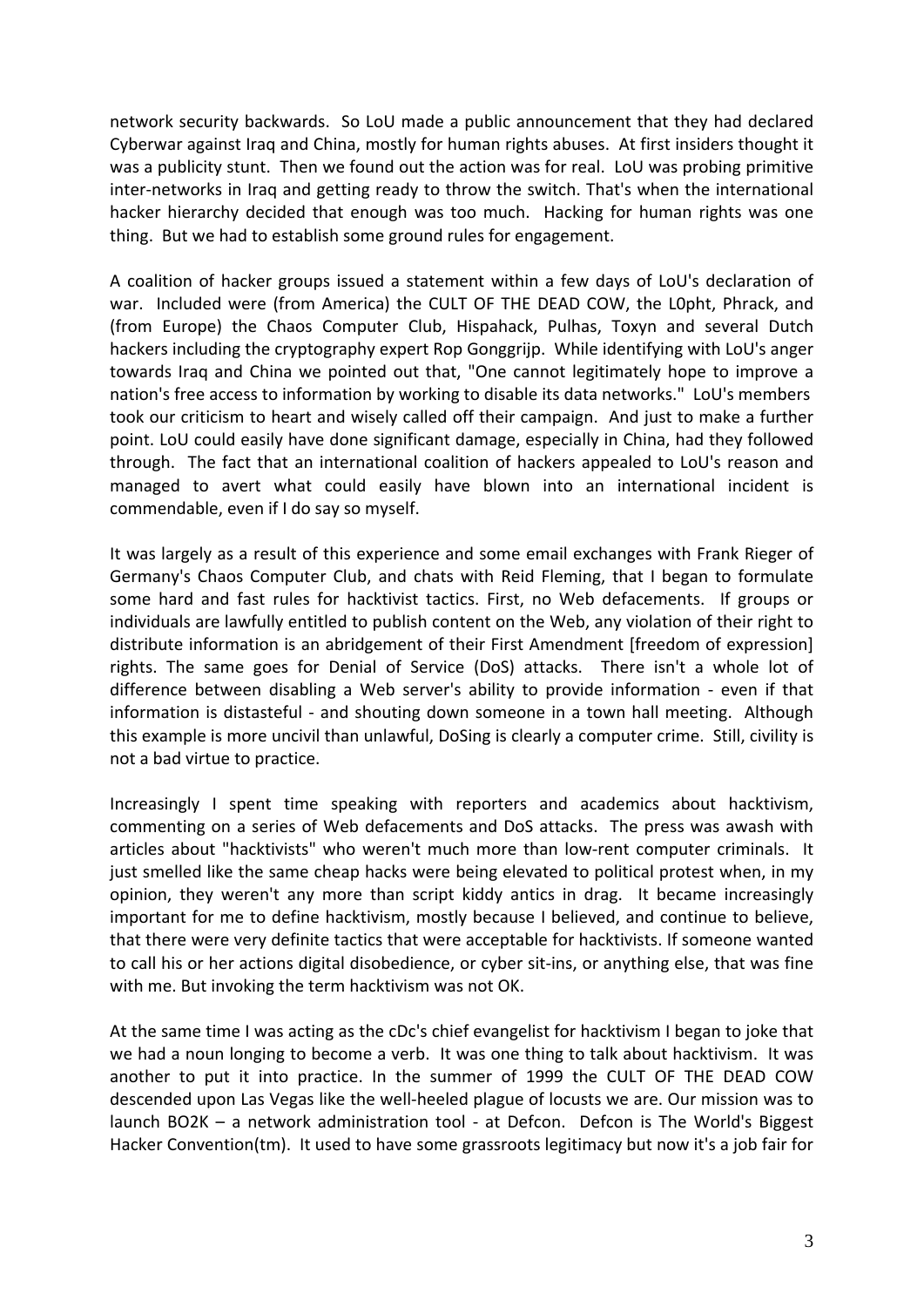entry-level computer security professionals. Gripes notwithstanding, I drafted the framework for Hacktivismo at this fifth rate Sodom and Gomorrah.

For some time the CULT OF THE DEAD COW had been aware of what has become known as "the Great Firewall of China." This is a system of DNS and desktop filtering used to control its citizens. American companies like Cisco and Websense had made the firewall available to the dot Commies. When you run a business from the beacon of freedom, exporting censorship is allowed especially if it feeds quarterly earnings. Since the cDc reasoned that access to information was a basic human right we started bouncing ideas around for piercing China's digital defenses. The first conversations I had were with Reid Fleming and AJ Effin Reznor in the Suite of the Elite, the cDc's high-roller digs at the Alexis Park, Defcon's hotel site. With a few possible development solutions in hand I began looking for the right mix of people to execute them. The first three hackers I approached agreed immediately.

Bronc Buster and The Pull from the United States, and The Mixter from Germany ‐ who was then working as a security consultant in Israel ‐ jumped on board. All brought different skills to the table and each was highly motivated. What is quite interesting is that we all knew each other by reputation but had never met in person. And over time ideas and code started to flow from one to the other to the point where we had our first prototype: a distributed network application called Peekabooty. It would allow users to bypass firewalls, national or corporate, and access the free side of the Web from a host computer. Part of our plan was to publicize state‐sponsored censorship of the Internet and raise as much awareness as possible.

Some of the best advice I got in marketing hacktivism as an issue and a brand came from Grandmaster Ratte', the founder and resident communications guru of the cDc. He continually upbraided me for attempting to make hacktivism too respectable, too much of, as he put it, "a wine and cheese party." G. Ratte' advised me to make it sexy, sweaty, and dangerous. That's what would get hackers interested. They were the ones who were going to sit down and hack the code together for long hours and at no pay; not, with all due respect, the human rights establishment. They were just gettingused to Web browsers.

I decided to stick hacktivism in everyone's face with a product name that was impossible to ignore. Peekabooty came, innocently enough; from an experience I had in Harlem. I was standing in front of Grandmaster Ratte's apartment building waiting for him. I spied a little girl sneaking a peek at me from behind her mother's enormous, spandex‐encased backside. And the name Peekabooty jumped into my mind. It seemed so perfect and so playful, no matter how sassy most people thought it was. And from that moment Peekabooty became synonymous with Internet censorship. It worked even better as a meme than a technology. Everyone started talking about it, from journalists to policy makers to Congressional leaders. Finally people were starting to wake up to Internet censorship because hackers with blue hair and funny sounding handles said it was important.

Hacktivismo grew into a truly international organization. Most people were technical; others were lawyers, human rights workers, and artists. Our team came from the Americas, Europe, Russia, Israel, Iran, India, Australia, Taiwan, and the Peoples Republic of China. As the group started to grow I thought it was important for us to publish something like a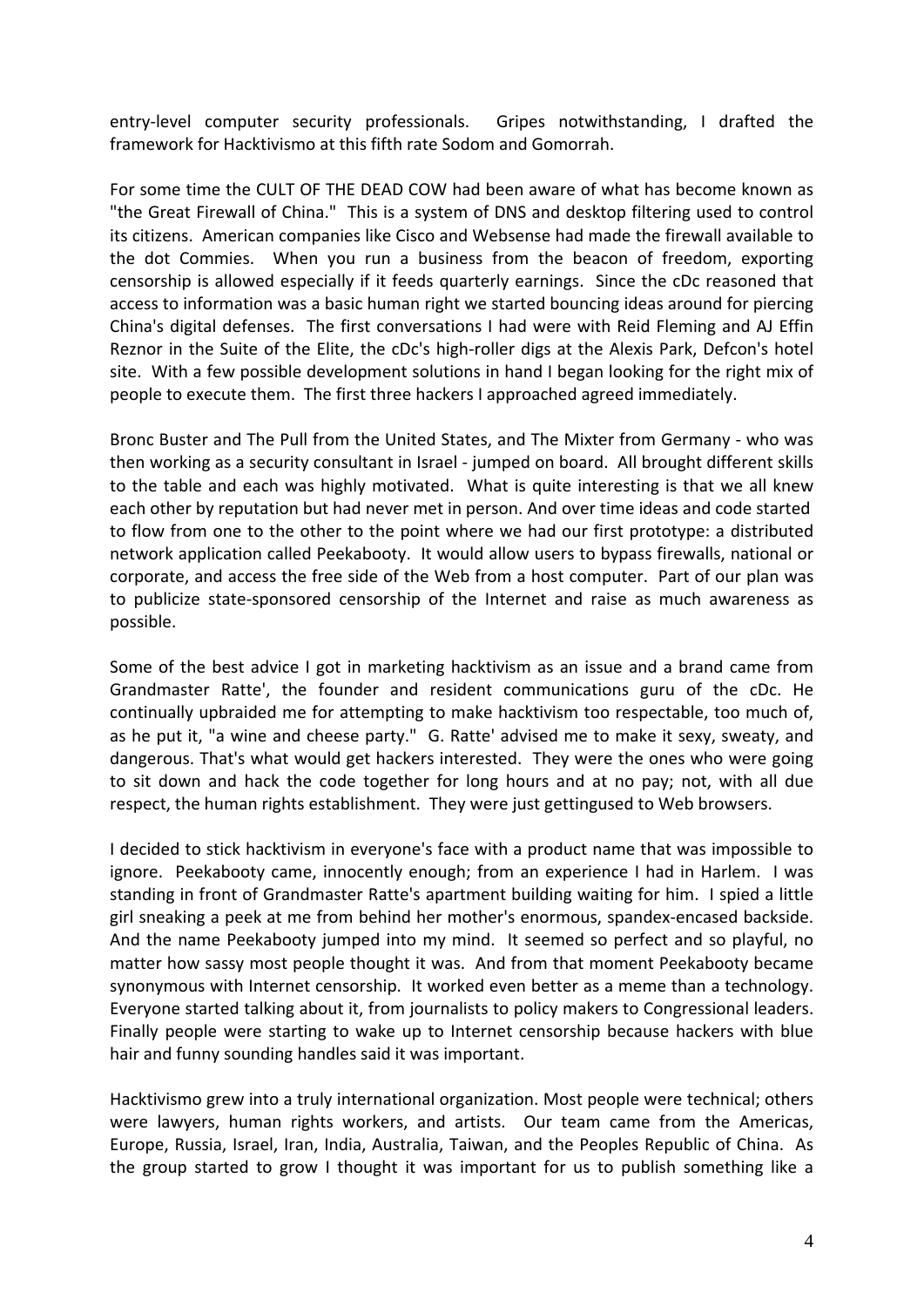mission statement. Having spent so much time poring through United Nations documentation it seemed appropriate to publish a declaration. In June 2000 I was staying at Grandmaster Ratte's place in Harlem and drafted what was to become the Hacktivismo Declaration in one sitting. It took ten more months of painstaking revisions, but finally I posted it to the cDc listserv for extensive critiquing. Eventually it made its way to Fred von Lohmann at the EFF who made it tighter. Cindy Cohn also was helpful in many ways. The Hacktivismo Declaration was published on July 4th, 2001. It has since been translated into ten languages.

The declaration reads in part, "That full respect for human rights and fundamental freedoms includes the liberty of fair and reasonable access to information, whether by shortwave radio, air mail, simple telephony, the global Internet, or other media," and, "That state sponsored censorship of the Internet erodes peaceful and civilized coexistence, affects the exercise of democracy, and endangers the socioeconomic development of nations." Hackers may wear different clothes and have odd interests, but we know what important values are.

At the same time we were trying to get the message "out," we were also trying to get it "in." The cDc invited the distinguished human rights activist Dr. Patrick Ball to speak at Defcon to a room full of hackers. The place was packed and Patrick made a huge impression. His presence at Defcon did not go unnoticed by Slobodan Milosevic when Patrick was brought in to testify against him at Milosevic's war crimes trial in The Hague. When Milosevic cross‐ examined Patrick, one of the first questions he asked him was, "So, Dr. Ball. Vaht can you tell me about these Dead Cow Cult?" I have no idea how Patrick managed to keep a straight face.

Hacktivismo progressed as a group but encountered a serious hiccup when the lead developer for Peekabooty rewrote the entire code base and decided to hijack the project and leave the group. It's amazing what some people will do when they figure they aren't getting enough press. When it was first announced on our listserv there were several days of chaos and rage. Some members wanted to crucify our little fame seeker, but it seemed best to let him go. He had been a disruptive force in Hacktivismo for months and things weren't getting any better. Plus when his code was reviewed it left our security experts dumbfounded. Peekabooty had been rewritten to conform to design specs that been rejected a year before as grossly insecure. You could hear the baby Jesus crying in Shanghai.

Within weeks Hacktivismo bounced back and the ideas started to fly again. The Pull came up with a really sweet hack that made a lot of sense. Since most Web censorship is based on DNS filtering, why not play against expectations? The Pull reasoned that we could have people post content that would be censored in China, and other fire‐walled countries, right in plain view. DNS and desktop filtering scans for Web requests related to human rights, critical political commentary, women's issues, and a range of other topics that dictators feel uncomfortable with. But this filtering does not look for, "pictures of Disneyland, my trip to the grocery store," and other banal topics. So we would hide censored content in palatable Web sites through the process of steganography.

Steganography is a kind of encryption that allows one to bury digital content in a digital content base. Think of a Web page displaying a picture of the Mona Lisa. Steganography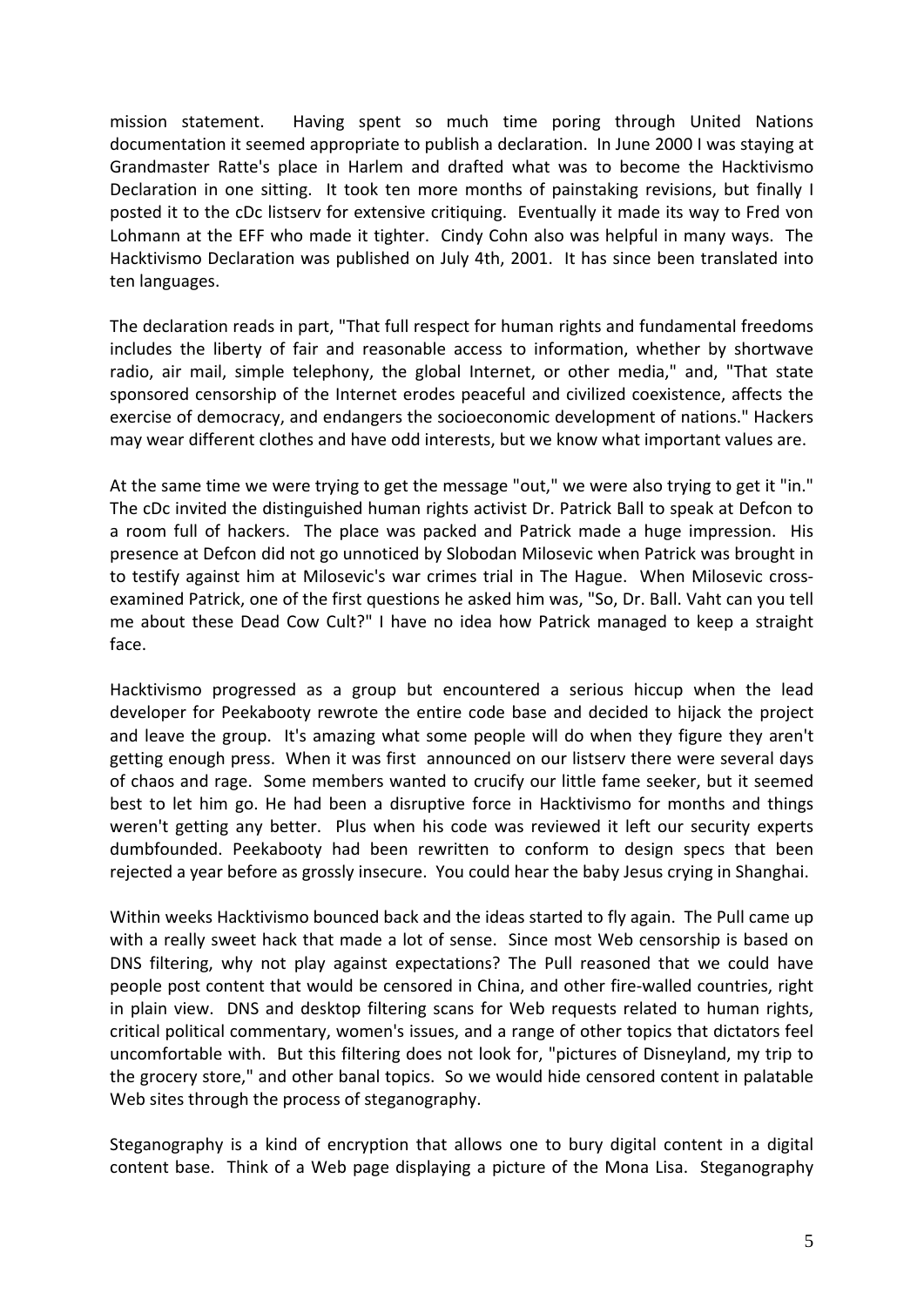would allow you to hide a copy of the Declaration of Independence, an MP3, or any other piece of content digitally rendered in Da Vinci's masterpiece. No wonder the old girl's smiling. Within the space of a weekend The Pull had hacked together a working copy of the program. He then spent the next few months tightening it up. Hacktivismo released the steganography app at H2K2, a biannual hacker con in New York City. It was widely deployed. We heard from a lot of expat hackers from Iran, China, and the United Arab Emirates living in the West who were using it with their friends back home. The application was called Camera/Shy.

Our next project was called The Six/Four System. It is a complex and intuitive work of genius invented by The Mixter. Six/Four (a reference to June 4th, or the Tiananmen Square massacre) is an inaugural technology. It enables hackers to cobble together applications and drop them on top of any Internet protocol. It's not what you'd call a "user friendly" technology. The code is a bit ugly but it does enable extraordinary possibilities. Beyond the compelling achievement of this work in progress, two extraordinary things happened. The first lovechild is both significant and amusing.

I was concerned about Six/Four's firepower. Although Hacktivismo is an international organization, we are mindful of American law. Given that the United States Department of Commerce (DOC) regulates cryptography as an export and that Six/Four includes cryptographic components, I didn't want to place American members of Hacktivismo at risk. Better to have the American government on board than working against us. So we had our attorney, Eric Grimm, apply to the DOC for a ruling on the exportability of our technology. What is normally a one-month process took nearly four months. I'm not sure that the DOC has ever had a request from a Canadian, me, and a German, The Mixter. And I'm almost positive they've never had a request emanating from an organization that included Cult, Dead, and Cow in its corporate identity. But come it did, and the Six/Four System was finally approved and became synonymous with American policy. It was a relief to have the U.S., especially the Bush administration, act as a facilitator of greater freedom rather than as an oppressor and regulator.

And now for lovechild number two. A few months before releasing Six/Four, The Mixter mentioned that he'd like to license his work under anything other than the General Public License (GPL). My ears pricked up. The GPL is a tergiversation in intellectual property (IP) law, conceived by the extraordinary Richard Stallman and codified by the eminent Eben Moglen. It postulates that code is "transparent," available for peer-review, customizable, and can be shared without charge, given that certain other requirements are adhered to. The GPL is widely considered as the Holy Grail of IP law in the digital age. It creates tumescence in the Electronic Frontier Foundation, the god-like Lawrence Lessig, and a host of lesser luminaries. It's a huge deal. But is it all that?

As important as the GPL is, it only seeks to do certain things. Namely, to create "freedom" to invent and to share. It assumes, as most hippy philosophies do - and I use that term with affection ‐ that we live in a world of ideals; where all it takes is the "right" idea to find its way to the top and prevail in a marketplace of intellectual substance. And that the "idea" will be protected. That's a great worldview if you live in America or any of the other liberal democracies. But we don't. At least those of us in Hacktivismo don't. We live in a brutish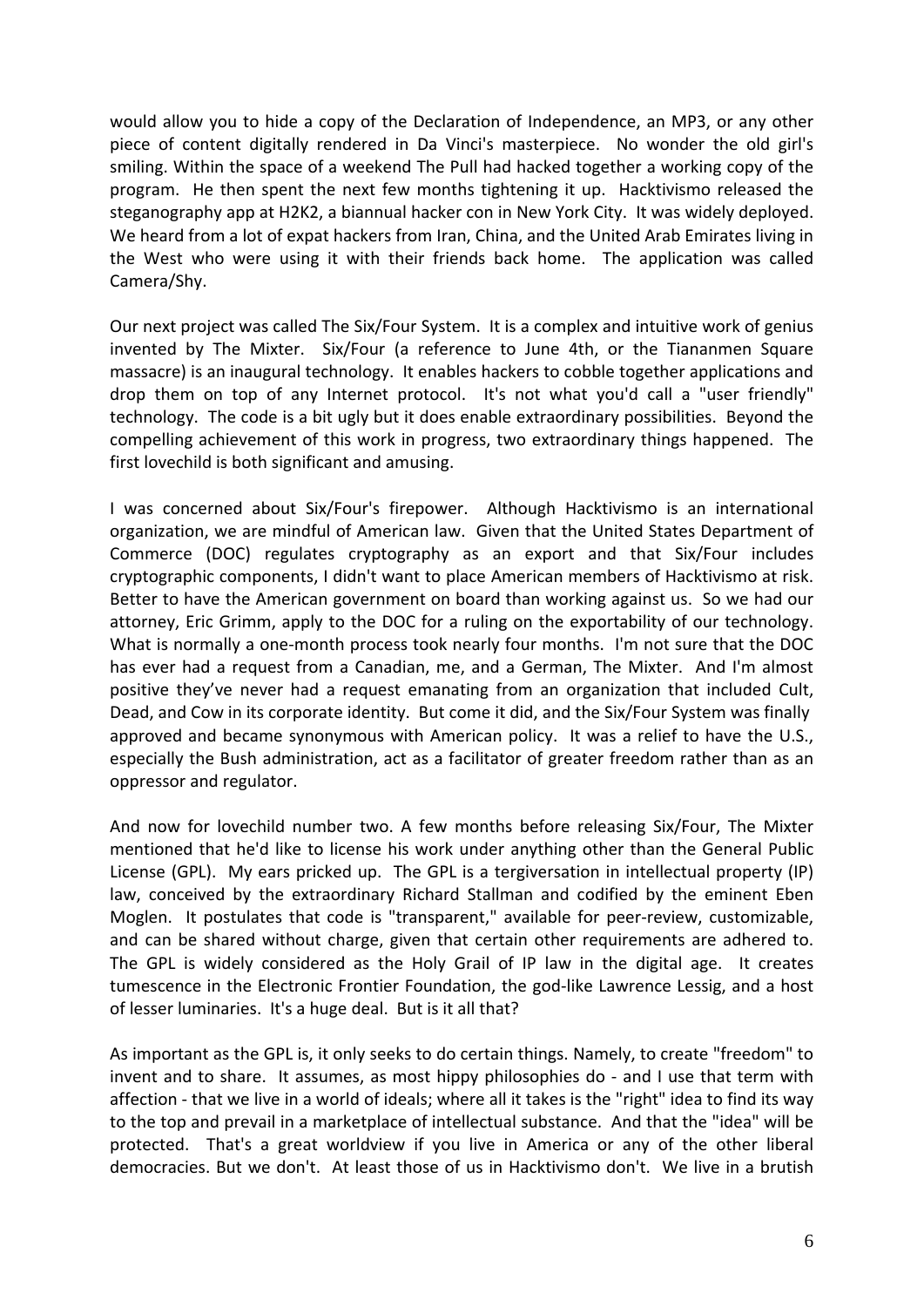and uncompromising world of thugs, Internet censors and life forms beyond the borders of civilized discourse. Hacktivismo stares down, just for starters, the government of China. They could win a prize for Most Inconscient Life Form In A Political Body(tm). This is a government that would not have put Ghandi or Martin Luther King in jail for the weekend. Beijing would have blasted a bullet into the backs of their heads and charged their next of kin for the cartridges the morning after.

No. Hacktivismo wanted to release its software under something a little less free than the GPL. The greater girdle we could put on the Internet's worst oppressors, the better. And so it was with this modest ambition that Eric Grimm, The Mixter, and myself began drafting what came to be called the Hacktivismo Enhanced Source Software License Agreement (HESSLA). The license enables both Hacktivismo and its end‐users to go to court if someone tries to use the software in a malicious manner, or to introduce harmful changes in the software. It also contains more robust language than has previously been used to maximize enforcement against governments around the world.

The HESSLA explicitly prohibits anybody from introducing spy-ware, surveillance technology, or other undesirable code into modified versions of HESSLA‐licensed programs. Additionally, the license prohibits any use of the software by any government that has any policy or practice of violating human rights. The most novel innovation in the license distributes enforcement power instead of concentrating it in Hacktivismo's hands. If it is discovered that any government has violated the terms of the license, the HESSLA then empowers end‐ users to act as enforcers too.

This, we think, is a pretty novel "legal hack," and we are optimistic that it just might work when our "code" is finally "executed" in the U.S. legal system. So far, this part of the HESSLA has received little attention, but since we are here at Yale, perhaps it is worth discussing the origins of the idea of end‐user enforcement, and what we are trying to accomplish.

Most of the provisions of the HESSLA (which build on the idea of "copyleft") explicitly credit the Yochai Benklers, Eben Moglens, and Lawrence Lessigs of the world for their inspiration. The end-user enforcement provisions, in contrast, draw more inspiration from the work of Harold Koh, James Silk, and the Lowenstein International Human Rights Clinic, here at Yale.

As many of you know, for well over a decade, the Yale Law School and some of its distinguished faculty have been at the forefront of developments in international human rights law ‐ especially the implementation of human rights norms through civil lawsuits in U.S. courts, against (to borrow a phrase from George W. Bush) human rights "evil‐doers." A little over two decades ago, the Second Circuit, in a case called Filartiga v. Pena‐Irala, revived a 1789 statute called the Alien Tort Claims Act, and said that some victims of human rights abuses could sue some abusers, in U.S. courts, for certain violations of international law.

Remember -- some, not all, victims can sue; some, not all evil-doers, can be sued; and not all human rights abuses trigger legal remedies. In the intervening time, the ATCA (and additional legislation such as the Torture Victim Protection Act), have been used to great effect in civil litigation in the U.S. courts to bring some abusers of human rights to justice, as well as to compensate certain victims. Yale faculty have been directly involved in some of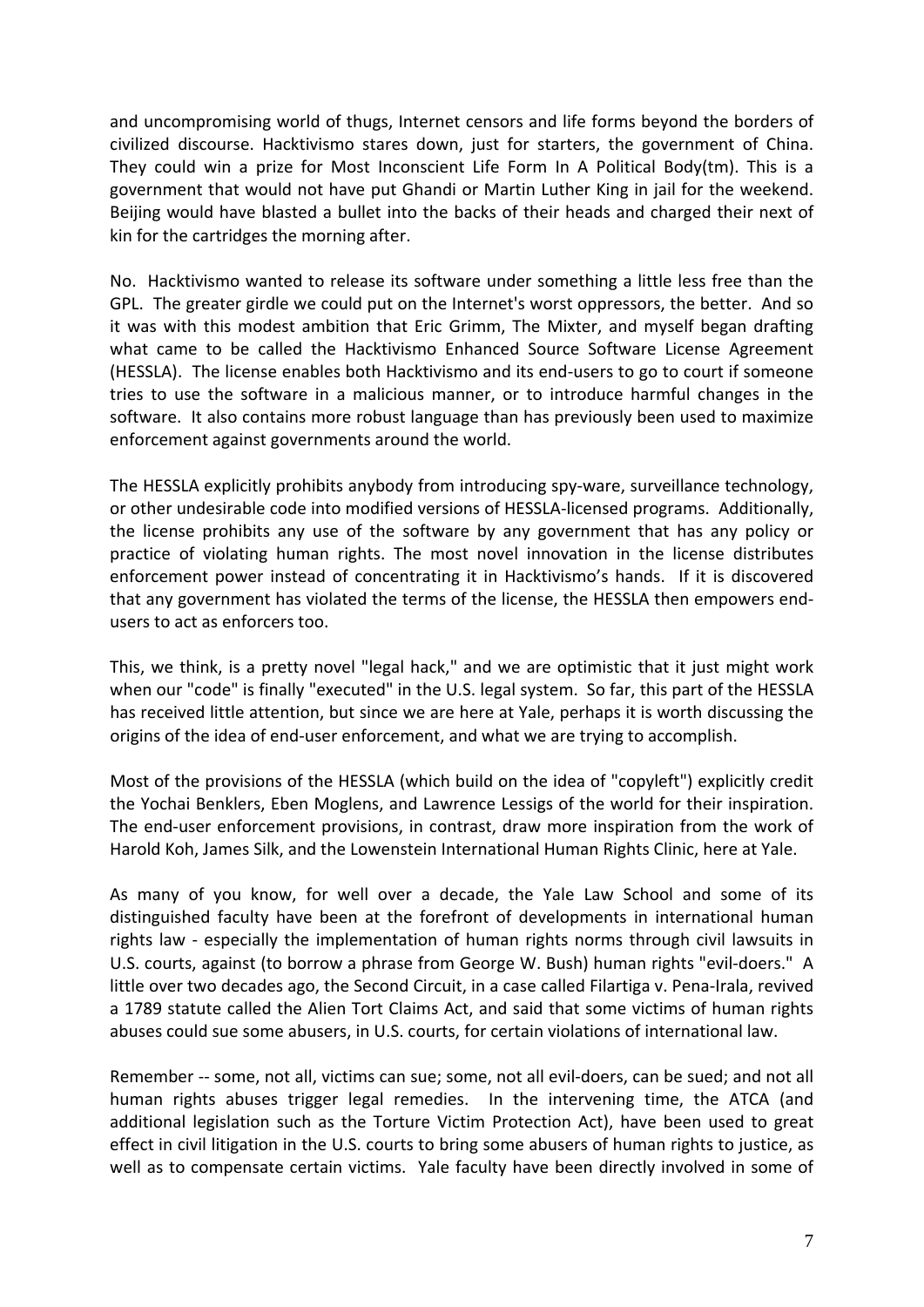the key developments ‐‐ such as Professor Koh's role in the landmark Kadic v. Karadzic case, which was brought by one or more victims of sexual abuse against Bosnian Serb leader Radovan Karadzic.

While the human rights community has enjoyed many victories over the years, using various strategies to secure U.S. jurisdiction against foreign bad actors, legislative and court‐ established limitations still remain as obstacles to enforcement activity by the human rights community. Depending on the party occupying the Presidency, the Executive Branch of the United States government on occasion during the past two decades has often been openly hostile to the idea of vindicating human rights in U.S. courts, while, at other times, the Executive has been open to some limited progress in this field.

The jurisdiction, immunity, and end‐user enforcement provisions of the HESSLA cannot compare, in importance, with the legal victories won over the past two decades in the human rights field. But we have sought to make a very modest contribution ‐‐ in the sense of adding one more arrow to the quiver of legal strategies that Professor Koh and other pioneers in the field of human rights law may be able to use to seek justice for victims of human rights abuses.

The more tools that human rights workers and plaintiffs can employ in these cases, we believe, the better. And, in light of continued restrictions on statutory causes of action (as well as the current administration's hostility to many aspects of the limited human rights laws we have), we believe that the HESSLA may yet prove useful.

Of course, in order for these provisions of the HESSLA to be invoked, a human rights defendant has to have used or modified the software. But this threshold issue is important, too, because we are quite happy if governmental and other abusers of human rights voluntarily decline to use our software on account of the in terrorem effect of the possibility of triggering a lawsuit. Even if it turns out that all the "bad guys" in the world are avoiding the software, and cannot be sued using this provisions of the license, that also means they are actively depriving themselves of the tools that we have created, while the "good guys" can use these tools.

Whether or not the HESSLA ever makes its way to court, we think that the mere existence of the HESSLA can have important, beneficial effects. The GPL still hasn't been tested in court, yet, regardless of the many claims made for it. But the positive social impact from the GPL certainly is not measured solely in terms of the frequency and nature of lawsuits involving the GPL.

We do know that many developers around the world are starting to use the HESSLA to license their works. Regardless of the occasional sniping from some free software fanatics, we are optimistic that the HESSLA, including the most critical parts of it, at the end of the day, are quite likely to be found to be enforceable against all or most defendants, including non‐U.S. governments, in the U.S. court system. So long as the U.S. courts follow the letter of the Foreign Sovereign Immunities Act, the HESSLA has been drafted to maximize enforceability when the time comes to invoke it in court. Then again, we certainly do not have a monopoly on clever and novel legal or licensing ideas, so anyone in the audience (or